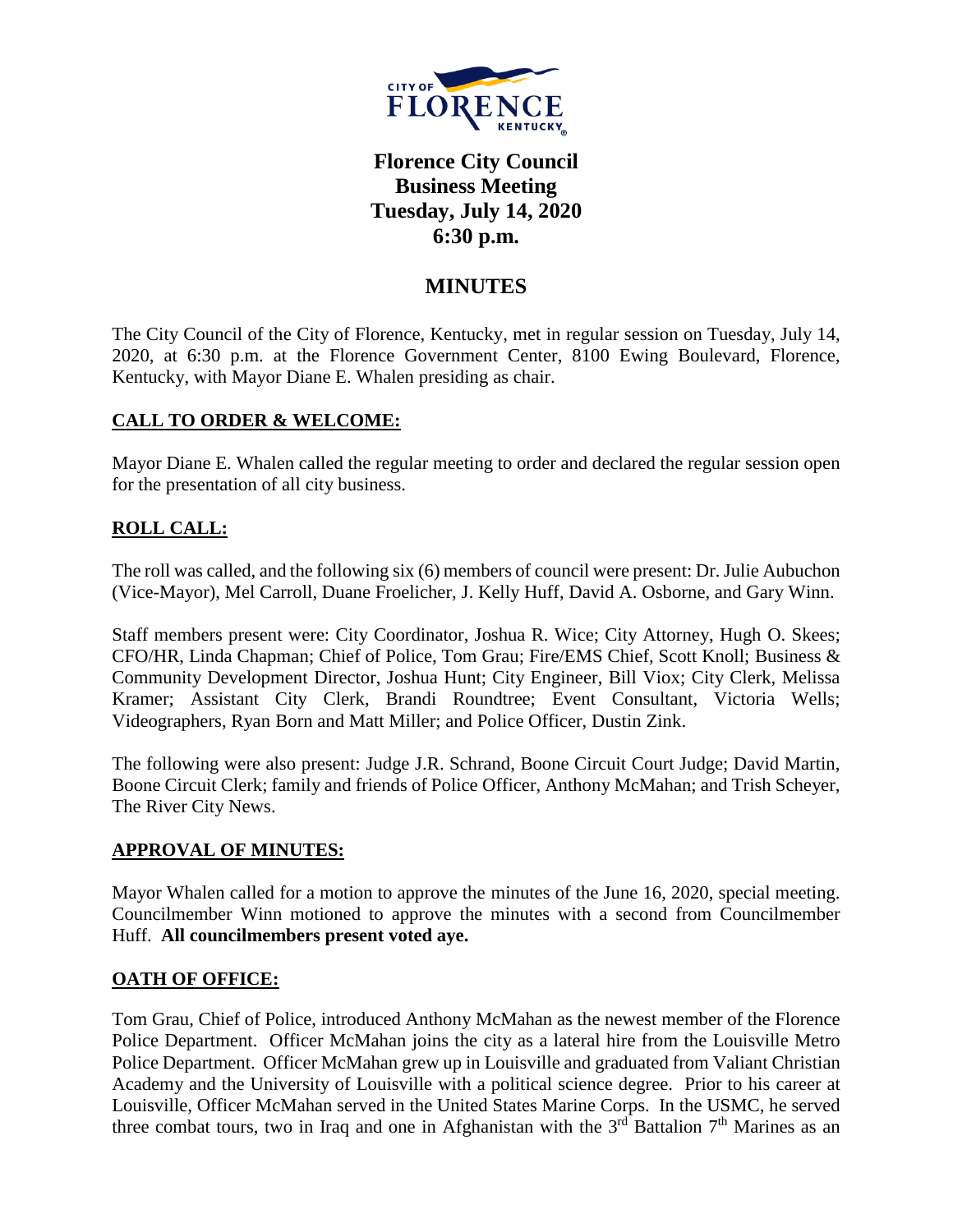Intelligence Specialist. Chief Grau and the entire department is pleased to welcome Officer McMahan to the department.

Mayor Whalen swore in Officer McMahan and welcomed him to the City of Florence Police Department.

### **PRESENTATION – BOONE COUNTY COURTS:**

Mayor Whalen introduced Honorable Judge J.R. Schrand, Boone County Circuit Court Judge to provide an update regarding the Boone County Courts. Judge Schrand thanked Mayor Whalen and councilmembers. Judge Schrand also introduced Circuit Court Clerk, David Martin.

Judge Schrand advised the Courts never closed. All of the Judges have continued to work every day including: District Court Judges, Judge Jeffrey Smith, and Judge Marcia Thomas; Family Court Judges, Judge Linda Bramlage and Judge Jennifer R. Dusing; Circuit Court Judges, himself and Judge Richard A. Brueggemann. Court has been conducted differently as they are following the mandates and guidelines set forth by the Supreme Court. Court has been conducted using new technology and will continue to use in the future. Individuals incarcerated have attended their hearings via Skype and Zoom. This has saved on transportation expenses and more than likely will continue. The Boone County Sheriff's Department led by Sheriff Michael A. Helmig and Court Services Director, Deputy Jim Beach, have continued to provide security and bailiffs at the courthouse.

The clerk's office has experienced significant changes. Requirements set forth by the Supreme Court have mandated operating at a 50/50 staffing. As a result of the reduced staffing, requesting if you are required to conduct business with the clerk's office, to have patience. They are trying to operate as efficiently as they can and remain open to the public. Due to the lines waiting to go into the Courthouse, a tent has been erected. Judge Schrand suggested if you have health issues or having issue with the heat while waiting, you are encouraged to let the bailiff's know. Masks are required for court appearances and in the building. Once a court proceeding begins, you will be possibly asked to remove the mask for proper court record.

District Court handles traffic court and are conducting court at this time. If you desire to appear via Skype, 48 hour notice is required. Small claims cases have resumed in person. Evictions are proceeding, however, not proceeding with nonpayment of rent. Exception for the nonpayment of rent is allowed on commercial tenants for eviction.

Jury trials will resume in September. Individuals selected to participate in Jury duty will receive a notice approximately the end of August. Previously, orientation was held with all jury selected individuals at once. Orientation will be held differently. Judge Schrand urged those individuals to check their notices for instructions. On the notice, there will be a number for general questions. Individuals chosen for jury will be orientated prior to the trial selected for.

Family Court Judges have conducted many cases by video. Determination of in person cases are selected by a case to case basis. Judge Schrand recommended individuals to call the office to determine whether the case will be heard in person or via video. Emergency Protective Orders, Domestic Violence Orders, and Emergency Custody Orders, are handled by Mr. Martin's office. These cases continue. Judge Schrand advised he and Judge Brueggemann are conducting both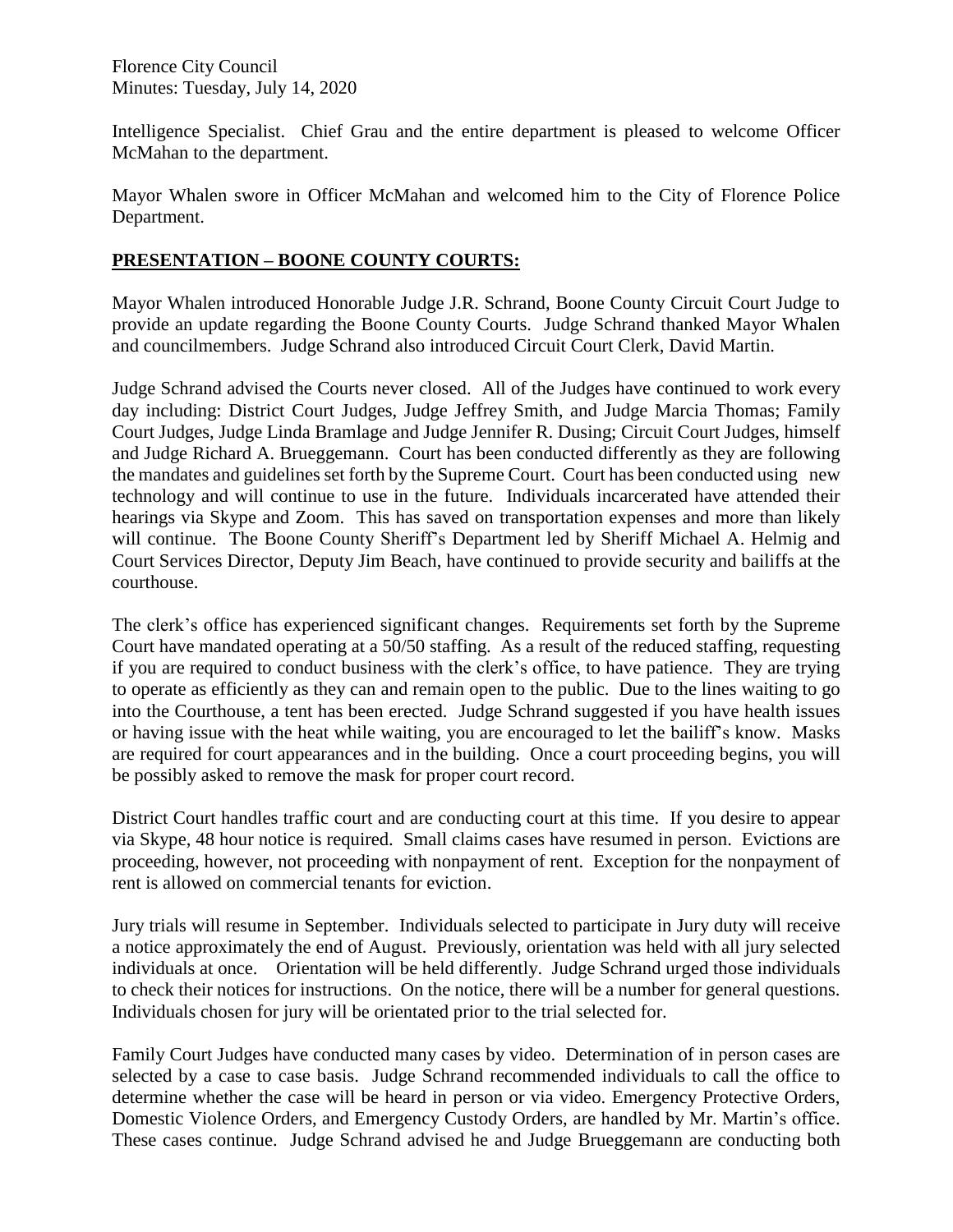criminal and civil dockets. These cases have been held multiple ways via telephone, Zoom, and in person.

David Martin, Circuit Court Clerk, thanked the Mayor and city council for the opportunity to provide an update. Mr. Martin stressed the Circuit Court Clerk's office is not the same as the County Clerk office. The Circuit Clerk's office does not handle real estate or vehicle registration. His office does handle and process documents relevant to the court system and driver license. As a result of the virus, his office initiated virtual technology including Zoom, Skype, and Microsoft teams. These platforms are alleviating individuals from coming in the courthouse when possible. In person hearings resumed last month on a limited basis.

Encouraging individuals to handle as much as possible online. Paying fines and fees for restitution can be done online at kycourt.gov. Individuals are also able to pay via phone with a debit or credit card, mail, or leave a drop box at the courthouse or government center. Individuals filing EPO's and ECO's are required to complete in person. Once the forms have been completed, the form will be filed and forwarded to the appropriate Judge for approval or denial. Individuals will still need to come in for certain court hearings and processes. Mr. Martin stated his office is trying to adapt like everyone else.

With regard to driver licenses, all offices were closed and resumed in person business June 1, 2020. Mr. Martin encouraged individuals with renewals to complete the renewal online. Forms can be downloaded at Kycourts.gov. Mail, email, or leave in the drop box the completed application for renewals with no changes. The office processed approximately 2,000 last month. In all, 5,000 licenses including commercial driver's licenses, renewals, and permits were processed last month. In a typical month, 300 are processed. Following requirements set forth by the Supreme Court, Mr. Martin has been required to be kept on a 50/50 staffing in the officers. His office is trying to process as much as possible.

Mr. Martin thanked Joshua Wice, City Coordinator, for all of his assistance. Currently, due to the staffing requirements, Mr. Martin has been unable to open the driver license office in the Florence Government Center. Mr. Martin thanked Mr. Wice, Mayor Whalen, and their team for helping them have plexiglas installed. Mr. Martin is hopeful the Florence office will be able to open soon. Individuals may go to Kycourts.gov to download the form with payment information. These will be processed in approximately 5-7 business days.

Permit testing resumed last month. Road tests resumed this week. Testing is administered by the Kentucky State Police. Initially testing was only in Independence and has since resumed in Burlington. Their number is 448-2920. For additional questions and answers, contact the Kentucky State Police. Their website is kystate.org.

Mr. Martin wanted to let everyone know his office is working with limited staffing. He would like everyone to be safe and his office will conduct business efficiently as possible. Mr. Martin has been in the role as the circuit clerk for approximately a year and half. He is enjoying the partnerships with the city and community. These relationships have been phenomenal.

Mayor Whalen inquired with regard to the requirements for expired driver licenses. Mr. Martin explained the 90 day extension initially granted March 1, 2020 through July 6, 2020 has expired. Any driver license with an expiration after July 7 is required to renew with no extension. Renewal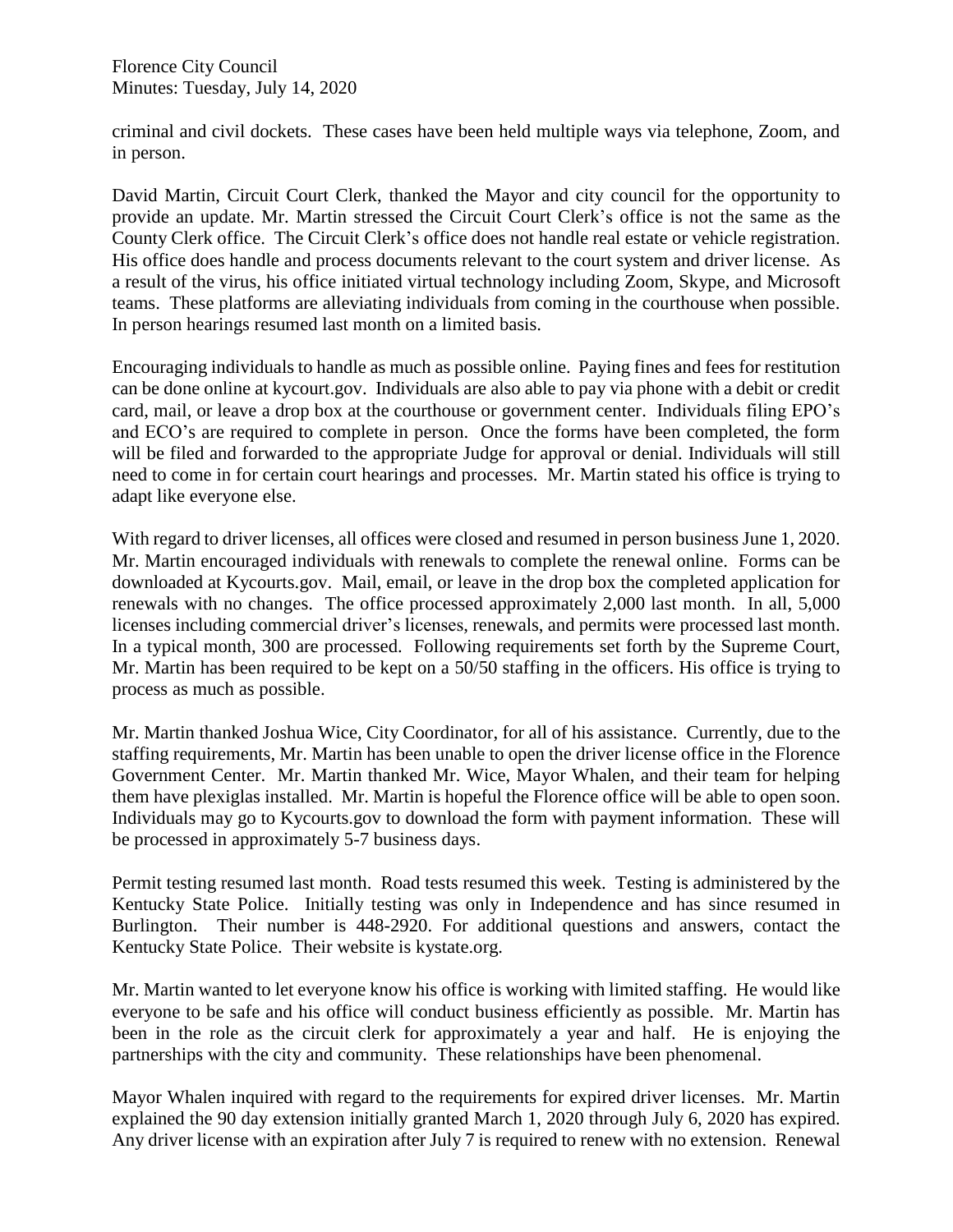forms can be completed until September 30 with no address change or name change. Encouraging this process by mail as much as possible. This process takes a little time, but will be done as soon as possible. Citizens are encouraged to contact his office with any questions.

Councilmember Carroll requested clarification with regard to driver license renewals and the office opening in Florence. Mr. Martin explained due to requirements set forth by the Supreme Court, he has limited staffing and unable to open the Florence location at this time.

Councilmember Carroll inquired regarding the REAL ID. Mr. Martin explained the Transportation Cabinet has relinquished this duty from his office and will be phased out over the next few years. The closest office to Florence is an office in Fayette County. The virus has delayed the opening of the Northern Kentucky office. The deadline for the REAL ID has been extended until October of 2021 by Homeland Security. Individuals are able to obtain a REAL ID from the transportation cabinet in Frankfort or the office in Lexington. The Northern Kentucky office location should be opened the later part of this year.

Mayor Whalen thanked Judge Schrand and Mr. Martin for the information and updates.

## **FIRST READING OF ORDINANCE O-9-20:**

Mayor Whalen read Ordinance O-9-20. An Ordinance amending Ordinance No. O-02-01, (last amended by Ordinance No. O-20-19) to change the times for regular meetings of the city council. The ordinance changes the date and time of the regular meetings of city council to 6:00 p.m.

Mayor Whalen requested any comments or discussion prior to proceeding. Mayor Whalen called for a motion to approve the first reading of Ordinance O-9-20. Councilmember Huff motioned to approve, with a second from Councilmember Osborne. **All councilmembers present voted aye.** 

Mayor Whalen advised the Ordinance will require a second reading and once the Ordinance had been published, the meetings will change to 6:00 p.m.

#### **FIRST READING OF ORDINANCE O-10-20:**

Mayor Whalen read Ordinance O-10-20. An ordinance of the City of Florence, Kentucky, amending the budget for the 2020-2021 fiscal year of the city (amendment #1), and providing for redemption prior to maturity of the outstanding bonds of the City of Florence, Kentucky General Obligation Public Project Refunding Bonds, Series 2008B and the City of Florence, Kentucky General Obligation Refunding Bonds, Series 2010. The purpose of this Amendment is to provide for redemption prior to maturity of all the bonds remaining outstanding of the City of Florence, Kentucky General Obligation Public Project Refunding Bonds, Series 2008B and the City of Florence, Kentucky General Obligation Refunding Bonds, Series 2010.

Mayor Whalen called for a motion to approve the first reading of Ordinance O-10-20. Councilmember Aubuchon motioned to approve, with a second from Councilmember Winn. **All councilmembers present voted aye.**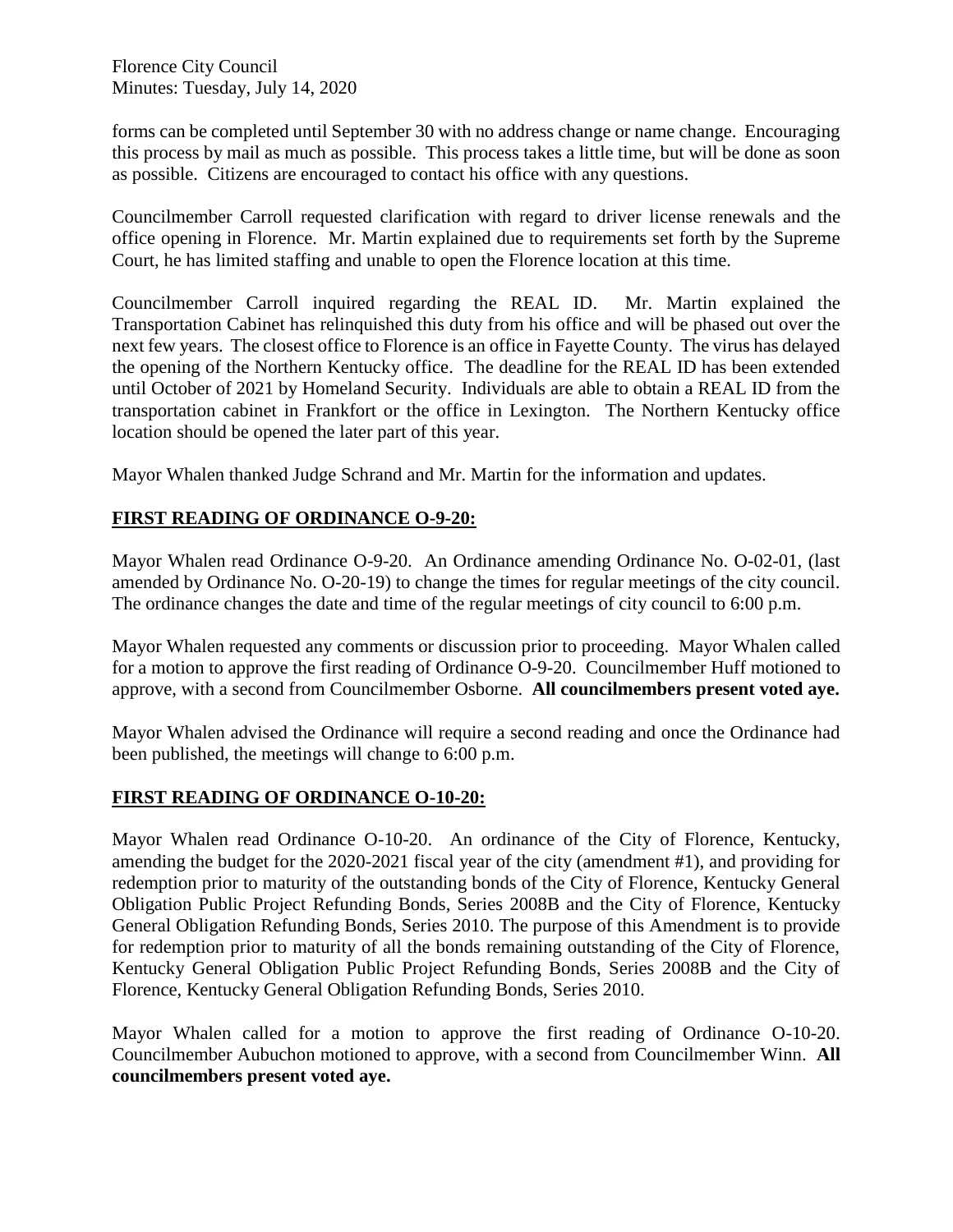#### **MUNICIPAL ORDER MO-11-20:**

Mayor Whalen read Municipal Order MO-11-20. A Municipal Order declaring surplus property and approving a donation of an oxygen refill station (Model No. PCV-E100), including a blast shield, a small pump, and an air cleaner to the Gallatin County EMS.

Fire/EMS Chief, Scott Knoll, advised the oxygen refill station was previously used by the department and ceased operation several years ago. The pump became inoperable and was determined to be less expensive and more efficient to exchange cylinders with a local supplier. Gallatin County EMS requested donation to their organization which will be a great asset for their community.

Mayor Whalen called for a motion to approve Municipal Order MO-11-20. Councilmember Osborne motioned to approve Municipal Order MO-11-20 with a second from Councilmember Froelicher. **All councilmembers present voted aye.**

#### **PROCLAMATION:**

Mayor Whalen issued a Proclamation acknowledging July as Parks and Recreation Month reading the following Proclamation into record:

*WHEREAS, parks and recreation programs are an integral part of communities throughout this country, including Florence, Kentucky; and*

*WHEREAS, our parks and recreation are vitally important to establishing and maintaining the quality of life in our communities, ensuring the health of all citizens, and contributing to the economic and environmental well-being of a community and region; and*

*WHEREAS, parks and recreation programs build healthy, active communities that aid in the prevention of chronic disease, provide therapeutic recreation services for those who are mentally or physically disabled, and also improve the mental and emotional health of all citizens; and*

*WHEREAS, parks and recreation programs increase a community's economic prosperity through increased property values, increased tourism, the attraction and retention of businesses, and crime reduction; and*

*WHEREAS, our parks and natural recreation areas provide a place for children and adults to connect with nature and recreate outdoors; and*

*WHEREAS, our parks and recreation amenities ceased amid the COVID-19 pandemic, parks were temporarily closed and have since reopened following guidelines set forth; and*

*WHEREAS, eighty-three percent of U.S. adults agree that visiting their local parks, trails and open spaces is essential for their mental and physical well-being during the COVID-19 pandemic; and*

*WHEREAS, the City of Florence, Kentucky recognizes the benefits derived from parks and recreation resources.*

*NOW, THEREFORE, BE IT PROCLAIMED THAT, I, Diane E. Whalen, Mayor of the City of Florence, Kentucky, and on behalf of the members of Florence City Council, recognize July as Parks and Recreation Month in the City of Florence, Kentucky.*

*IN WITNESS WHEREOF, I have hereunto set my hand and caused the seal of the City of Florence, Kentucky, to be affixed hereto, this 14th day of July, 2020.*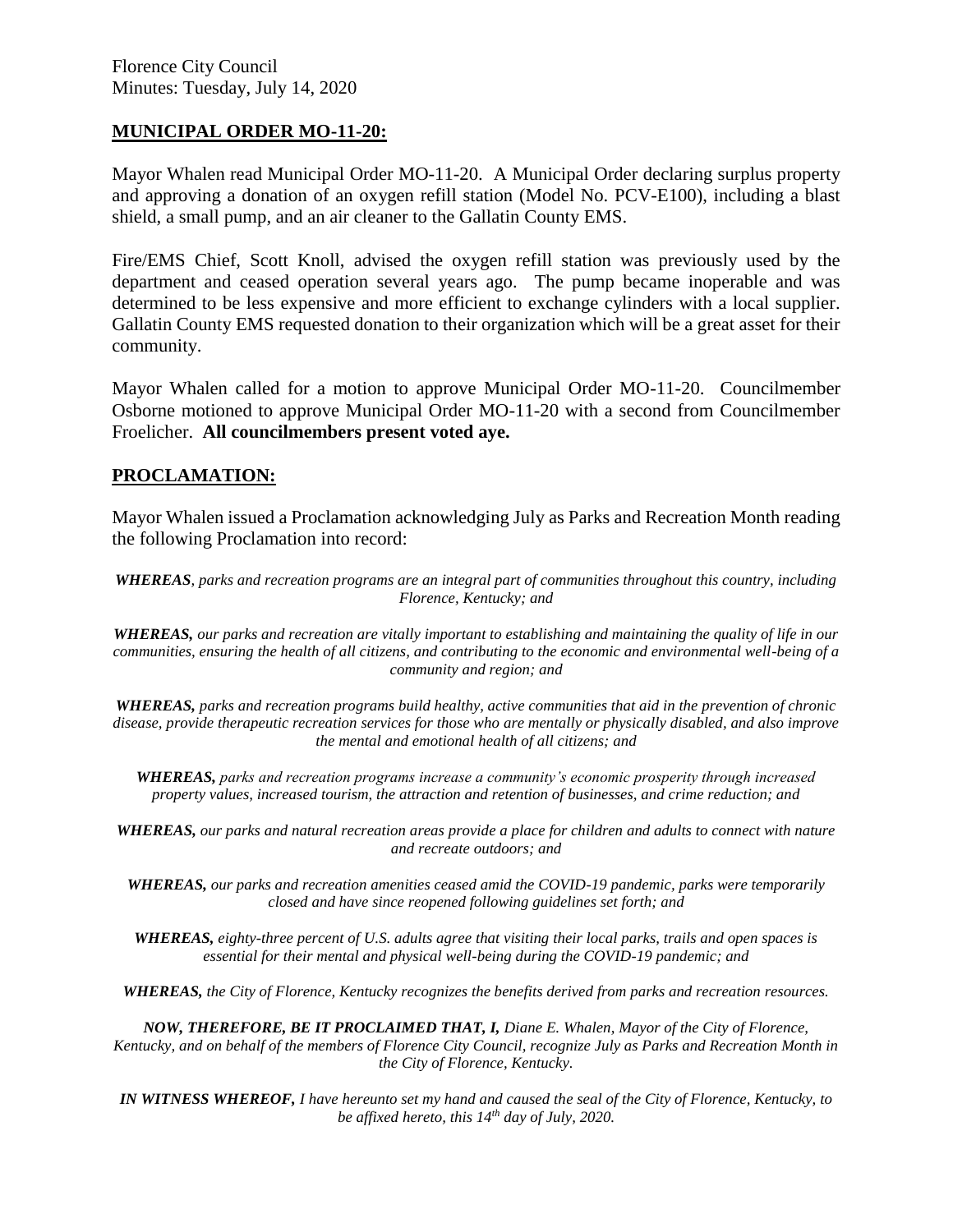### **MAYOR'S REPORT:**

- The National Neighborhood Night Out scheduled for August 4, 2020 is canceled.
- The Safe Sitter class scheduled for August 4, 2020 is canceled.
- Update on COVID: Today was the highest number of cases reported in a single day, over 500. Only time this number was higher was when the prison population was tested.
- Northern Kentucky is seeing an increase in positive tests. The new cases have been traced to individuals visiting bars, traveling outside of the area, and going to funerals.
- Mayor Whalen urged everyone to take precautions.
- Mayor Whalen advised approximately 6.5% of COVID tests in Northern Kentucky are coming back as positive, which is a significant increase in the positivity rate. St. Elizabeth Healthcare is currently seeing an increase in younger patients, 20-30 year olds. These individuals are seeking treatment in physicians' offices which has not led to an increase in hospitalizations. St. Elizabeth believes they are in a good place with hospital capacity and would like to remain. St. Elizabeth is monitoring the new positive cases very closely.
- We want all of our businesses to remain operational and open. We would like people to be able to visit loved ones at hospitals or long-term care facilities.
- While it is a mandated to wear a mask in public and when unable to separate six feet, it is important that we recognize, do not wear a mask because it is mandated, but because it is the right thing to do for anyone you come into contact with. Even if a mask helps slow the spread a little, hopefully then our businesses will be able to continue to reopen until there is a vaccine.
- Mayor Whalen encouraged everyone to wear their face mask, wash their hands, and be a good neighbor.

## **RECOGNITION:**

Mayor Whalen asked if any of the following desired recognition:

City Coordinator, Joshua R. Wice:

Mr. Wice did not desire recognition.

Members of City Council:

Councilmember Froelicher advised he nominated Scott and Laura Spicher for Rotarian of the Year. The Spicher's won and will tentatively be honored on August 17, 2020 at the Burlington YMCA. The Spicher's will also receive \$1,000.00 donated to the charity of their choosing.

Mayor Whalen advised Mr. Spicher will be in contact with the Northern Kentucky Health Department to determine whether or not the Honor Run will take place in November. As soon as a decision is made with regard to the race, the information will be passed along.